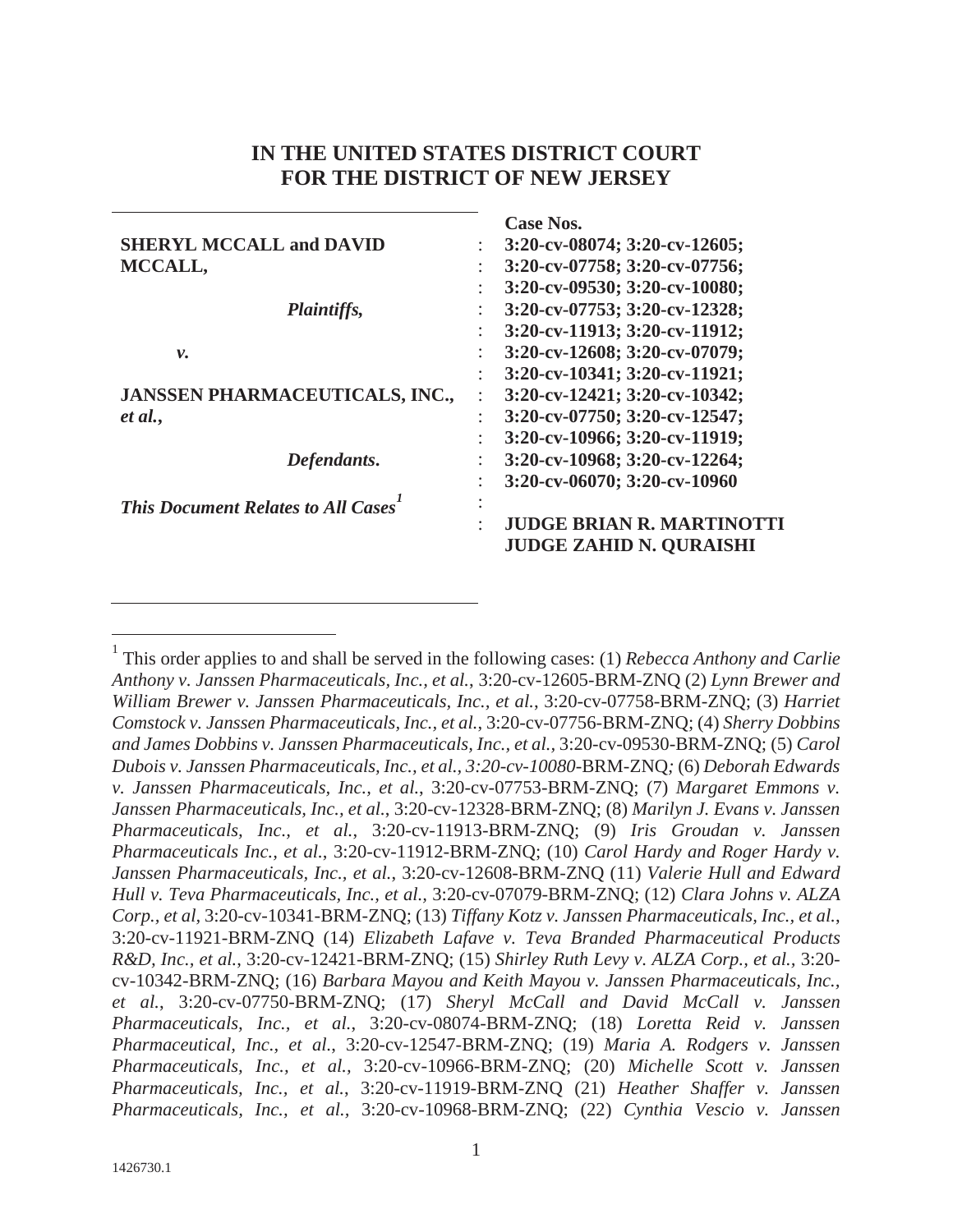#### **CASE MANAGEMENT ORDER NO.\_4**

The Court having held a case management conference on October 7, 2020, and for good cause shown, enters the following Order:

### **I. STATUS OF LITIGATION AND COORDINATION**

A. As of October 7, 2020, 27 cases alleging products liability claims relating to use of Elmiron have been filed in the District of New Jersey with 24 complaints being served. All cases are assigned to Judge Martinotti.

### **II. PENDING MOTIONS**

A. All pending motions have been administratively terminated without prejudice for leave to file at a later date. The parties may continue to meet and confer on possible motions to dismiss and shall report on their progress, if necessary, at the next case management conference. Defendants' initial entries of appearance and deadlines to answer or otherwise plead remain tolled until further order of this Court.

## **III. PROPOSED CASE MANAGEMENT ORDERS**

- A. The parties are actively meeting and conferring to finalize an ESI protocol. The parties indicated that they are close to an agreement and shall either submit an agreed-upon form before the next case management conference or report on the status of these negotiations at the next case management conference.
- B. The parties continue to meet and confer on the dismissal of the Bayer Defendants, as well as noticing a one-time, Rule 30(B)(6) most knowledgeable deposition on

*Pharmaceuticals, Inc., et al.*, 3:20-cv-12264-BRM-ZNQ; (23) *Becky Worden v. Janssen Pharmaceuticals, Inc., et al.* 3:20-cv-06070-BRM-ZNQ; (24) *Ronna York v. Janssen Pharmaceuticals, Inc., et al,* 3:20-cv-10960-BRM-ZNQ.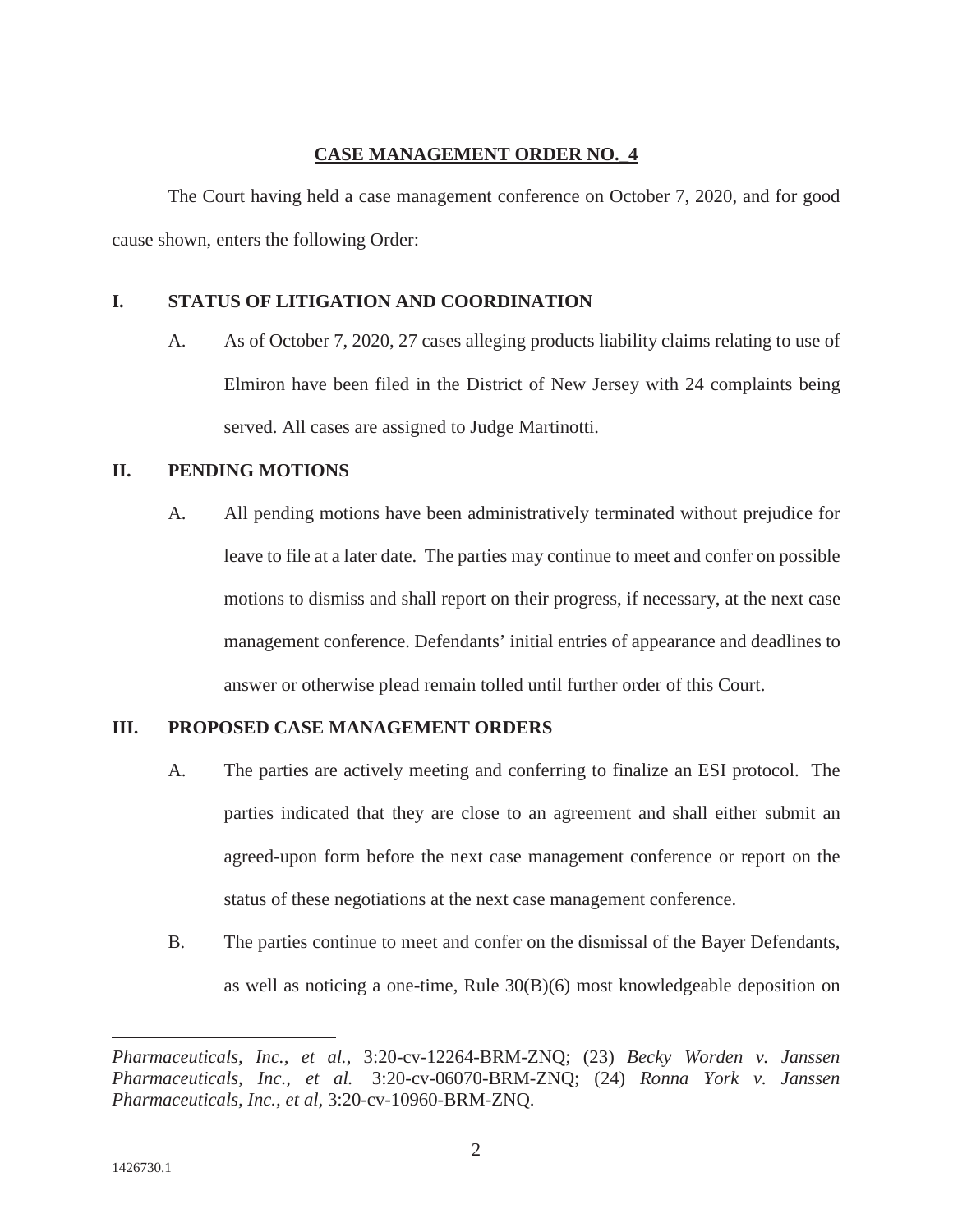this issue. The parties shall either submit an agreed-upon order or report on status during the next case management conference.

- C. The parties also continue to meet and confer on the dismissal of additional Teva entities, and will report on the status of their discussions at the next case management conference.
- D. The parties are meeting and conferring regarding a plaintiff fact sheet/defense fact sheet process, and the related collection of signed authorizations and medical records, and shall either submit agreed-upon proposals or report on status during the next case management conference.
- E. Plaintiffs indicated that they intend to propound a master set of discovery requests, including interrogatories and document demands, within the next week on the Janssen Defendants.
- F. Plaintiffs have requested prioritizing production of the New Drug Application ("NDA") by the Janssen Defendants. The Janssen Defendants are in the process of collecting and preparing the NDA for production, which is expected to begin within the next fourteen days. The parties shall provide an update related to the NDA production at the next case management conference.

#### **IV. COORDINATION/COOPERATION**

A. Having heard from counsel regarding the status of the cases pending before this Court and the litigation more broadly, the Court encourages counsel in the District of New Jersey cases, and counsel agrees, that the parties should endeavor to work collaboratively and cooperatively with attorneys in other jurisdictions who have filed Elmiron lawsuits to coordinate content and entry of orders, avoid duplicative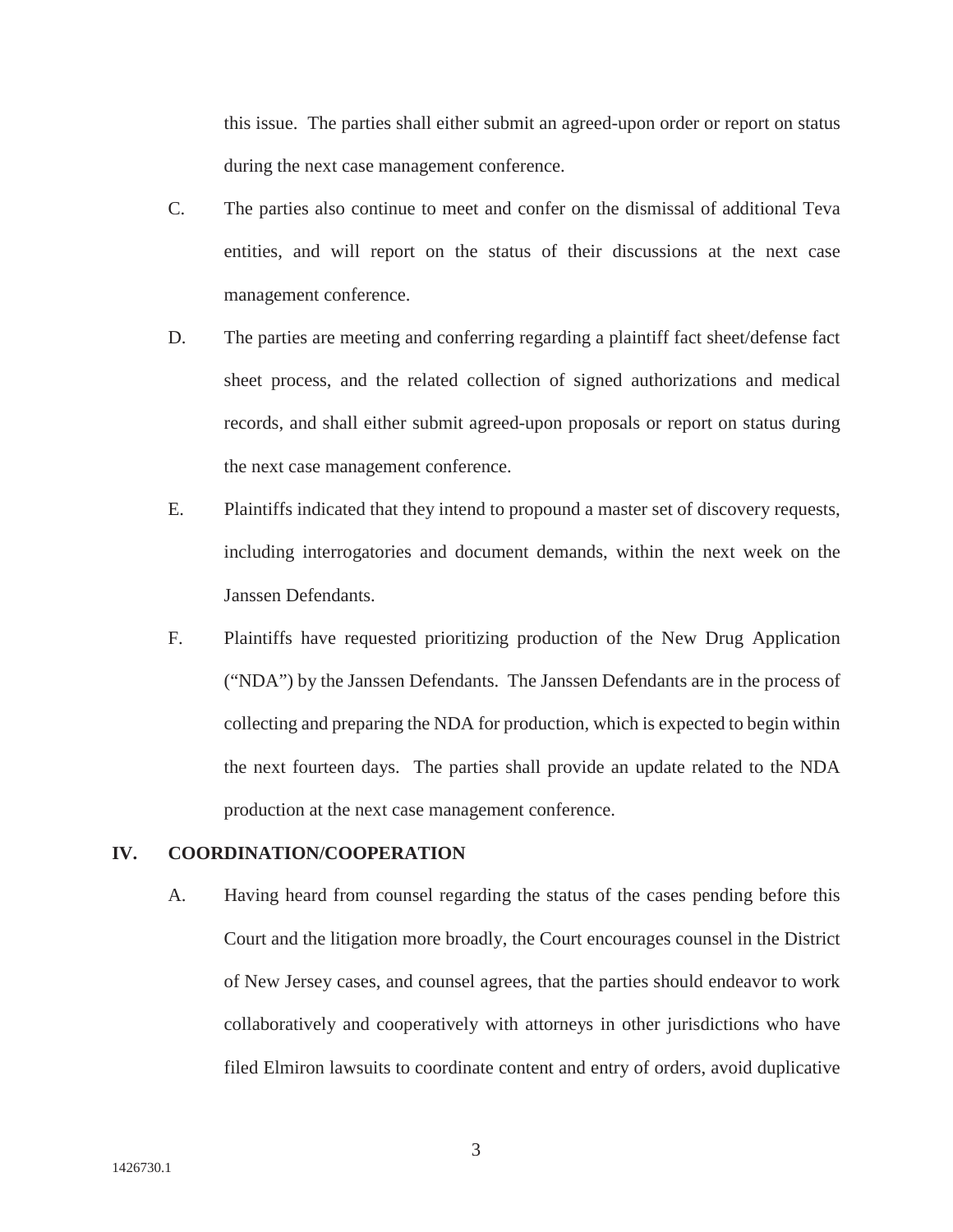efforts and inconsistent processes, and conserve judicial resources to the extent practicable.

- B. Based on the above-stated goals, the Court hereby appoints Paola Pearson, Esq., of Anapol Weiss, as liaison counsel for purposes of coordinating with counsel representing plaintiffs in Elmiron-related cases filed in the Eastern District of Pennsylvania. Ms. Pearson and designated counsel from the consolidated New Jersey litigation shall work together—towards the above-stated goals – as reasonably as possible recognizing that the Eastern District of Pennsylvania plaintiffs may have different views and obligations than the coordinated New Jersey plaintiffs have.
- C. To the extent any other jurisdictions have not issued stays or are proceeding forward, the parties will update the Court on their efforts to coordinate with those other jurisdictions at the next case management conference. Defendants' counsel Michael C. Zogby shall provide updated case and new counsel lists of other jurisdictions' Elmiron new case filings, not simply for new New Jersey filings, as required under CMO 1.

#### **V. SCHEDULING**

- A. The next case management conference is scheduled for **October 26, 2020, at 9:00 a.m.** Counsel for plaintiffs shall provide a reasonable list of attendees in advance of the conference, so that the conference can be conducted by WebEx or Zoom.
- B. Counsel is required to submit via email a joint agenda **three** days prior to the next scheduled conference. If there are any disagreements as to the agenda, counsel shall set forth each party's position.